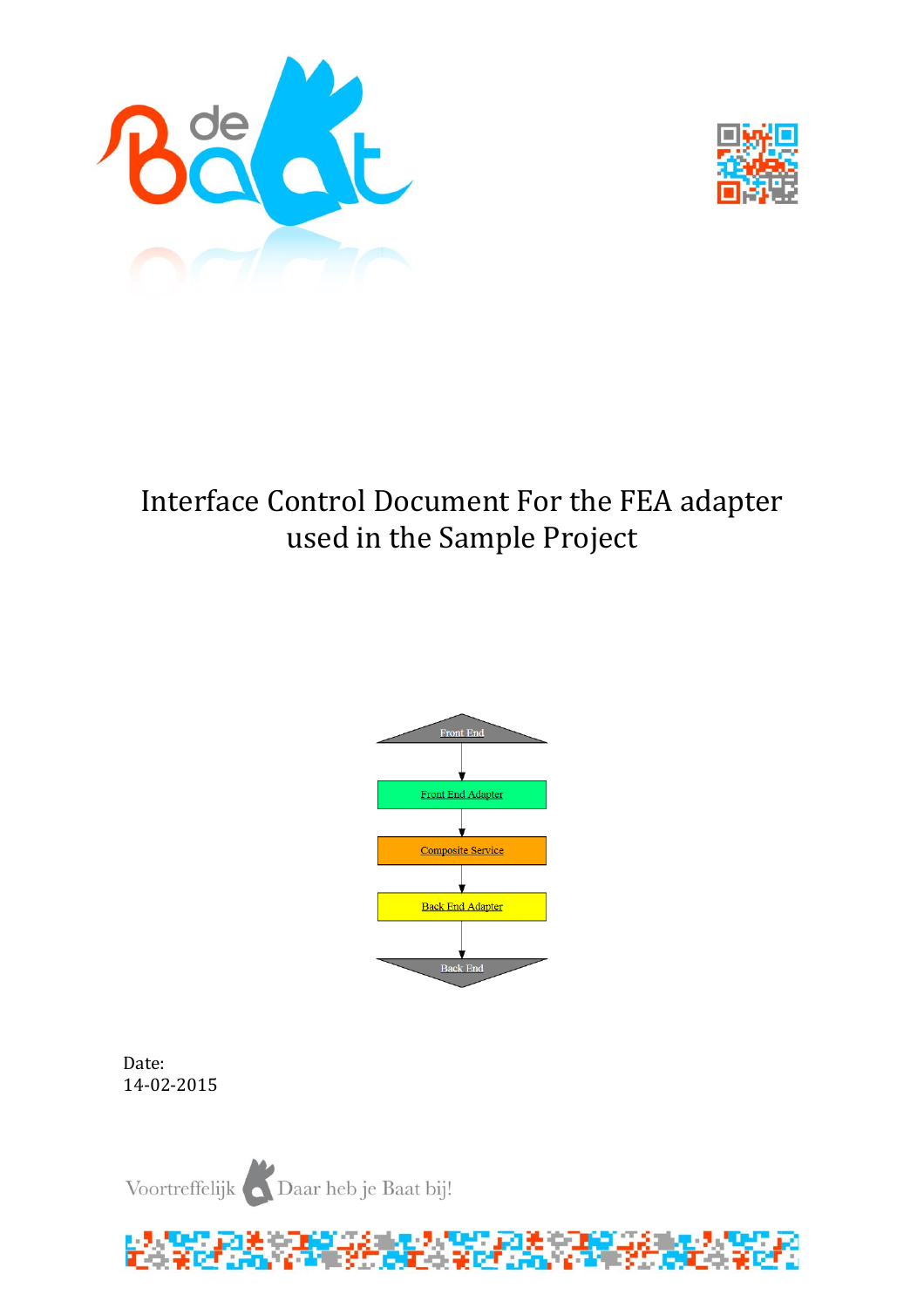

| <b>Version Date</b> |            | <b>Author</b> | <b>Remarks</b> |
|---------------------|------------|---------------|----------------|
| V <sub>0.1</sub>    | 14-02-2015 | SoaVis        | First Draft    |
|                     |            |               |                |
|                     |            |               |                |
|                     |            |               |                |
|                     |            |               |                |

## **Related Documents**

| <b>Reference</b>  | <b>Document</b>                                                |  |
|-------------------|----------------------------------------------------------------|--|
| [SD_CS_Sample]    | SVT_SD_CS_Sample                                               |  |
| [SD_CS_Publisher] | SVT_SD_CS_Publisher                                            |  |
|                   | <b>[SD_CS_SampleAsynchronous]</b> SVT_SD_CS_SampleAsynchronous |  |
|                   |                                                                |  |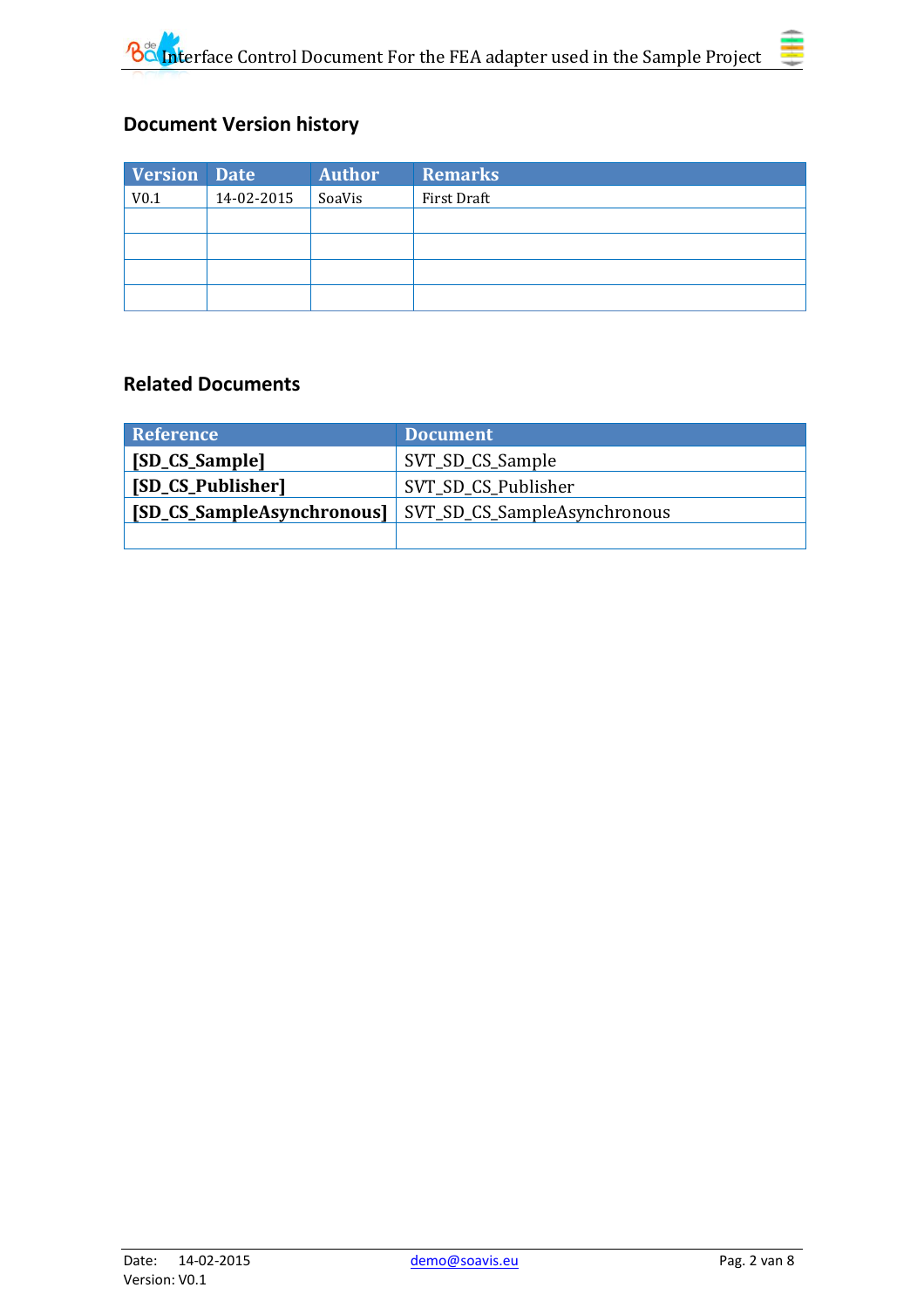# **Table of contents**

| $\mathbf{1}$                                                                                       |  |
|----------------------------------------------------------------------------------------------------|--|
| 1.1                                                                                                |  |
| $\overline{2}$                                                                                     |  |
| 2.1<br>2.1.1                                                                                       |  |
| 2.2                                                                                                |  |
| 2.3                                                                                                |  |
| 2.4                                                                                                |  |
| 3                                                                                                  |  |
| 3.1<br>3.1.1<br>3.1.2                                                                              |  |
| 3.2<br>3.2.1<br>3.2.1.1<br>3.2.1.2<br>3.2.1.3<br>3.2.1.4<br>3.2.2<br>3.2.2.1<br>3.2.2.2<br>3.2.2.3 |  |
| 3.3<br>3.3.1<br>3.3.1.1                                                                            |  |
| 3.4<br>3.4.1<br>3.4.1.1                                                                            |  |

≣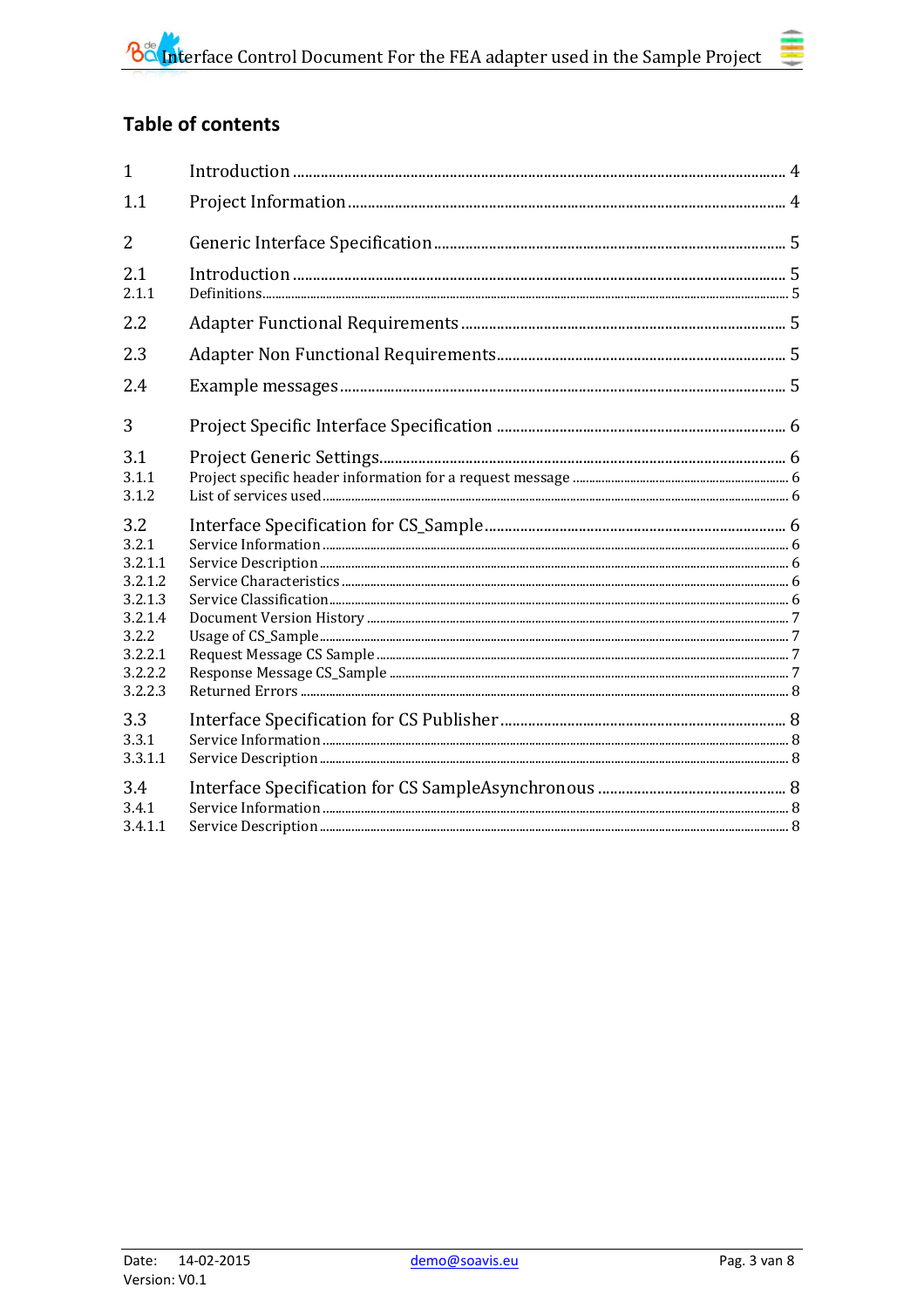# <span id="page-3-0"></span>**1 Introduction**

<span id="page-3-1"></span>This document specifies the interfaces for the FEA adapter used in the Sample Project.

# **1.1 Project Information**

This Sample project is meant to explain the SOA Visualization Tool.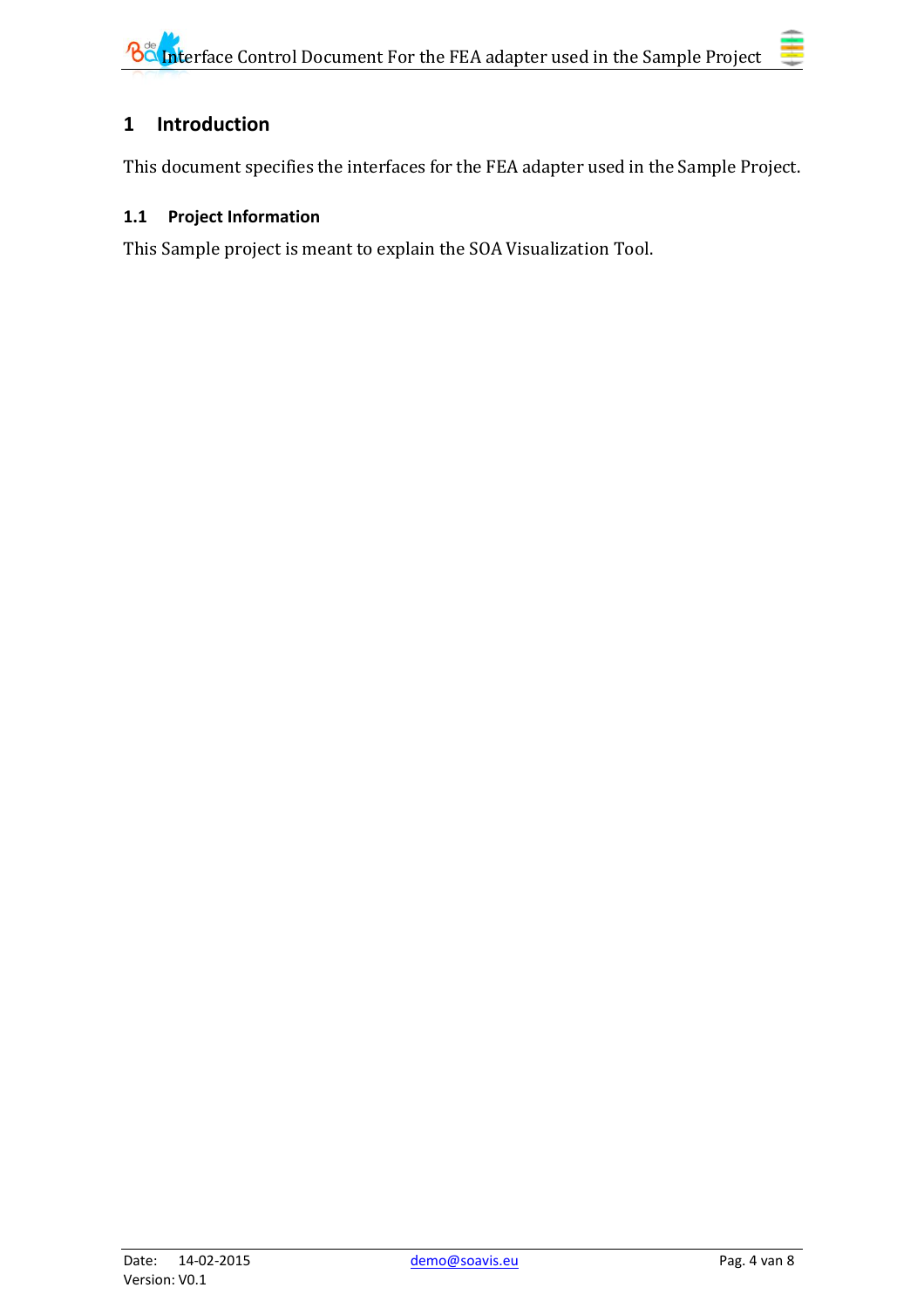### <span id="page-4-0"></span>**2 Generic Interface Specification**

#### <span id="page-4-1"></span>**2.1 Introduction**

This section describes a generic Frontend Adapter interface, based on SOAP messages.

#### <span id="page-4-2"></span>**2.1.1 Definitions**

The terms and abbreviations used in this document.

| <b>Term or</b><br>abbr.            | In full                                  | <b>Description</b>                                                                                            |  |
|------------------------------------|------------------------------------------|---------------------------------------------------------------------------------------------------------------|--|
| BE                                 | Back-End                                 | The Back-End system receiving requests from the BEA                                                           |  |
| <b>BEA</b>                         | Back-End<br>Adapter                      | A back end adapter that provides an umbrella<br>structure for the services invoked on the BE.                 |  |
| <b>BES</b><br>Back-End<br>Services |                                          | Back End specific services that are available via the<br>BEA.                                                 |  |
| EAI                                | Enterprise<br>Application<br>Integration |                                                                                                               |  |
| <b>FE</b>                          | <b>Front End</b>                         | The Front End system sending requests to the FEA.                                                             |  |
| <b>FEA</b>                         | <b>Front End</b><br>Adapter              | A generic adapter that provides an umbrella structure<br>for the application-specific FES's.                  |  |
| <b>FES</b>                         | <b>Front End</b><br>Services             | Front End specific services that are available via the<br>FEA.                                                |  |
| <b>SOAP</b>                        | Simple Object<br><b>Access Protocol</b>  | SOAP is a lightweight protocol for exchange of<br>information in a decentralized, distributed<br>environment. |  |
| <b>XML</b>                         | Extensible<br>Markup<br>Language         | See "http://www.w3.org/TR/xml".                                                                               |  |
|                                    |                                          |                                                                                                               |  |

#### <span id="page-4-3"></span>**2.2 Adapter Functional Requirements**

<span id="page-4-4"></span>This section specifies the functional requirements for this specific front end adapter.

#### **2.3 Adapter Non Functional Requirements**

This section specifies the non-functional requirements for this specific front end adapter.

#### <span id="page-4-5"></span>**2.4 Example messages**

This section presents some examples of request and response messages.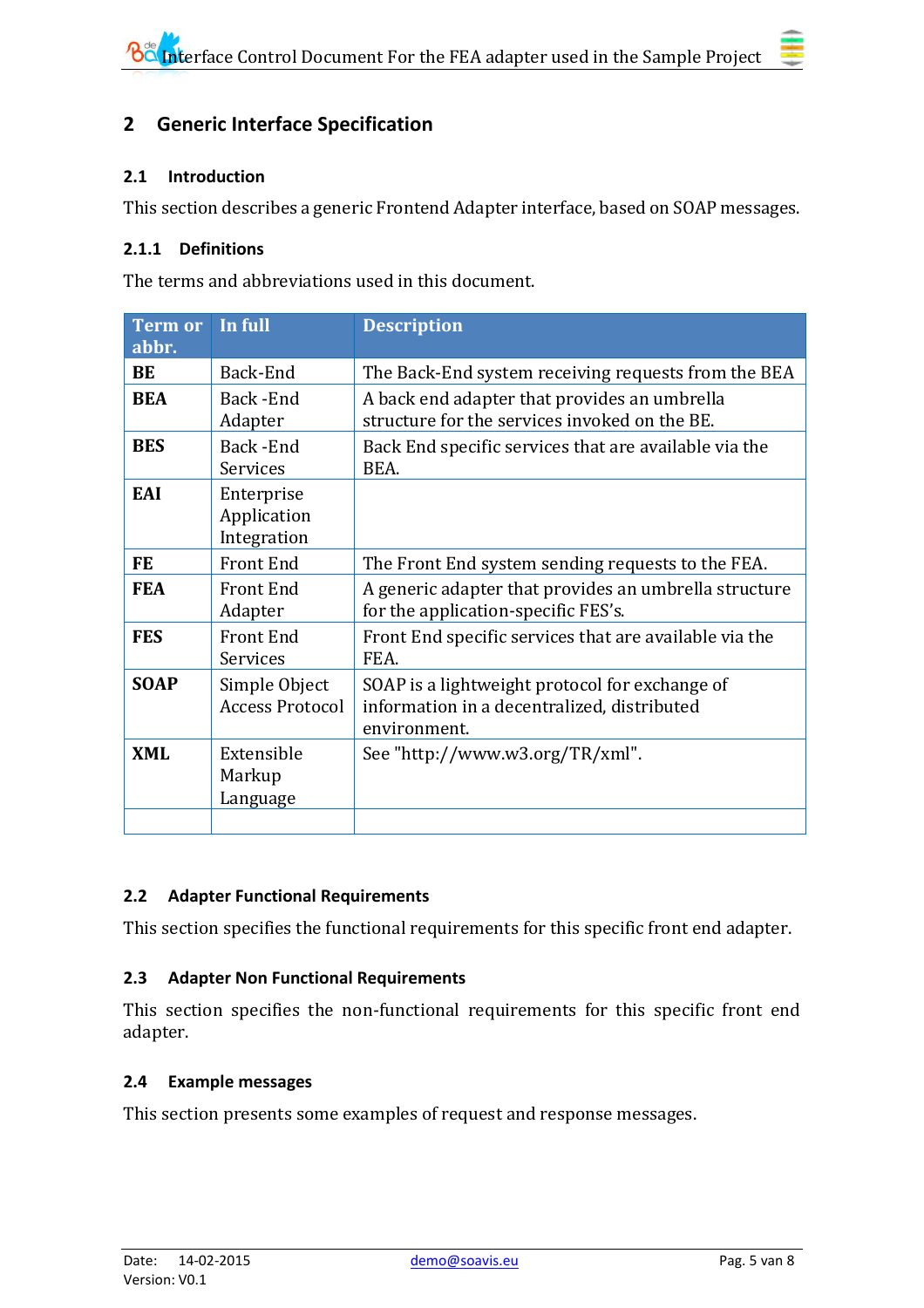# <span id="page-5-0"></span>**3 Project Specific Interface Specification**

#### <span id="page-5-1"></span>**3.1 Project Generic Settings**

This section is used to explain the information common for all services used in this project via this adapter.

The following sections contain information on the specific settings for this project.

#### <span id="page-5-2"></span>**3.1.1 Project specific header information for a request message**

All services used in this project are using the FEA adapter. The following table contains the project specific information that is used to fill the header fields. Note that only the generic header fields are specified that are common to all services used in this project. Service specific fields are specified in the following sections where the services are defined.

#### <span id="page-5-3"></span>**3.1.2 List of services used**

This section lists all services used in this project via this adapter.

- CS\_Sample
- CS\_Publisher
- CS SampleAsynchronous

#### <span id="page-5-4"></span>**3.2 Interface Specification for CS\_Sample**

#### <span id="page-5-5"></span>**3.2.1 Service Information**

#### <span id="page-5-6"></span>**3.2.1.1 Service Description**

This is the description of the functionality of the service.

#### <span id="page-5-7"></span>**3.2.1.2 Service Characteristics**

| <b>Characteristic</b>  | <b>Description</b> |
|------------------------|--------------------|
| Service name           | CS Sample          |
| <b>Service version</b> |                    |
| Document version       | 010                |

#### <span id="page-5-8"></span>**3.2.1.3 Service Classification**

| <b>Property</b>      | <b>Value</b> |
|----------------------|--------------|
| <b>Visibility</b>    | Public       |
| <b>Deprecated</b>    | No           |
| <b>Interaction</b>   | Asynchronous |
| <b>SOx_Sensitive</b> | No           |
| <b>ModelStatus</b>   | Operable     |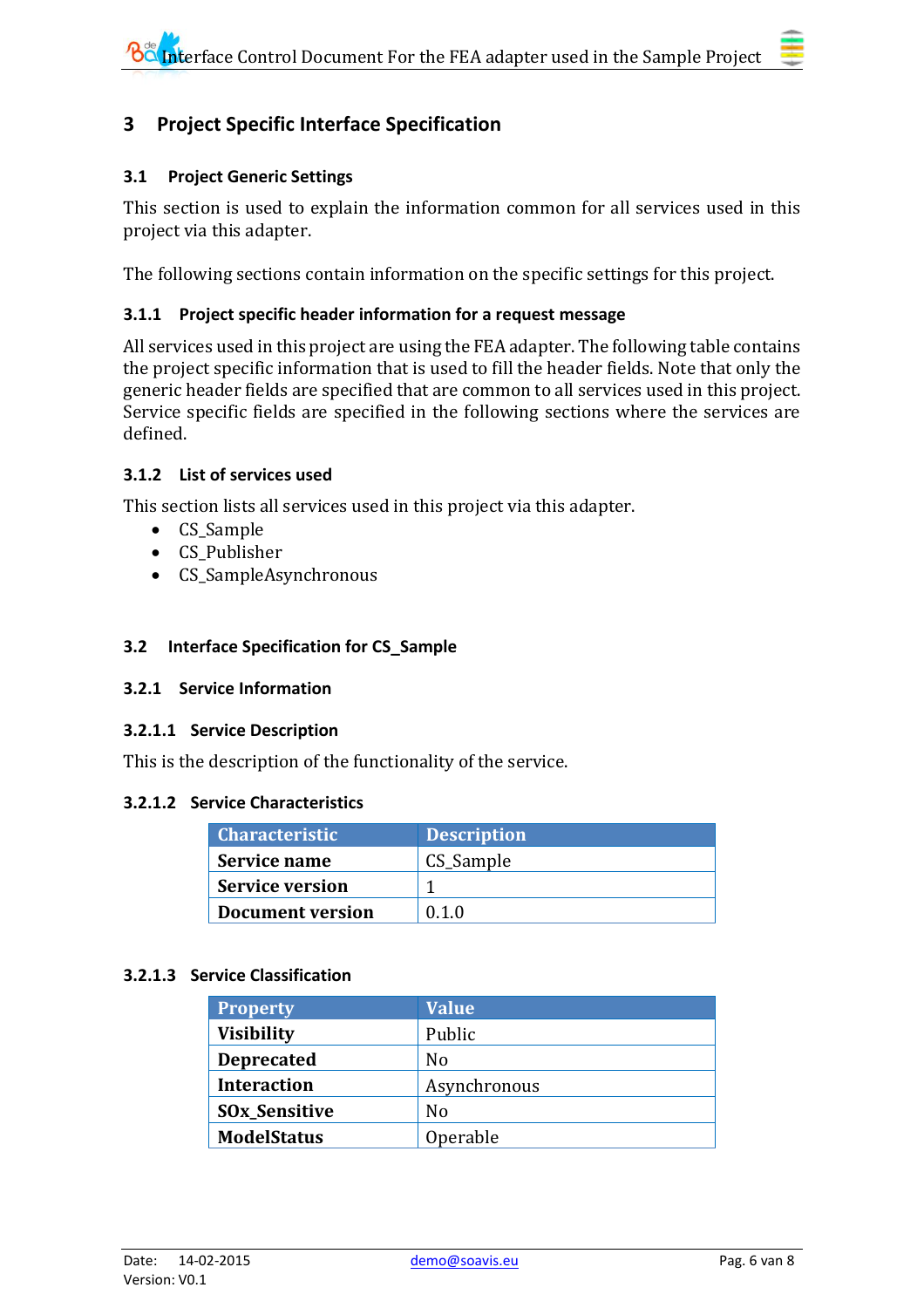<span id="page-6-0"></span>

| <b>Version</b> Date |                     | <b>Author</b> | <b>Example 1</b> Description                     |
|---------------------|---------------------|---------------|--------------------------------------------------|
| $\vert 0.1.0 \vert$ | 12-11-2014   SoaVis |               | Created as a sample for explaining the SOA Tool. |

#### <span id="page-6-1"></span>**3.2.2 Usage of CS\_Sample**

#### <span id="page-6-2"></span>**3.2.2.1 Request Message CS Sample**

| <b>Field</b>   |        |                           | Card Type    |                        | <b>Note</b>                                                                                                                                                                               |
|----------------|--------|---------------------------|--------------|------------------------|-------------------------------------------------------------------------------------------------------------------------------------------------------------------------------------------|
|                |        | CS_Sample.1RequestMessage |              |                        |                                                                                                                                                                                           |
| $\overline{2}$ | Header |                           | 01           |                        |                                                                                                                                                                                           |
| $\overline{2}$ | Body   |                           | 1            |                        |                                                                                                                                                                                           |
| l3             |        | Request                   | $\mathbf{1}$ | CS_Sample.1RequestType |                                                                                                                                                                                           |
| 4              |        | <b>ENTITY</b>             |              | $0.1$ ENTITY           | One or more entities may appear here. The<br>other elements which are children of the<br>BODY element are some example elements to<br>demonstrate the handling of the different<br>types. |
| 15             |        | <b>DATE ELEMENT</b>       |              | dateTime               | This is an element of basic type xsd:dateTime<br>as all date elements are of type dateTime.                                                                                               |

#### <span id="page-6-3"></span>**3.2.2.2 Response Message CS\_Sample**

| <b>Field</b> |        |                            | Card Type    | <b>Note</b>             |                                                                                                                                                                                           |
|--------------|--------|----------------------------|--------------|-------------------------|-------------------------------------------------------------------------------------------------------------------------------------------------------------------------------------------|
|              |        | CS_Sample.1ResponseMessage | 1            |                         |                                                                                                                                                                                           |
| 2            | Header |                            | 0.1          |                         |                                                                                                                                                                                           |
| 2            | Body   |                            | $\mathbf{1}$ |                         |                                                                                                                                                                                           |
| 3            |        | Response                   | $\mathbf{1}$ | CS_Sample.1ResponseType |                                                                                                                                                                                           |
| 4            |        | <b>ENTITY</b>              |              | $0.1$ FNTITY            | One or more entities may appear here. The<br>other elements which are children of the<br>BODY element are some example elements to<br>demonstrate the handling of the different<br>types. |
| 5            |        | <b>DATE ELEMENT</b>        | 1            | dateTime                | This is an element of basic type xsd:dateTime<br>as all date elements are of type dateTime.                                                                                               |
| 3            |        | Result                     | $\mathbf{1}$ | Result                  |                                                                                                                                                                                           |
| 4            |        | <b>ErrorCode</b>           | 1            | Integer                 | The ErrorCode can be either '0' indicating OK<br>or non-'0' indicating not OK.                                                                                                            |
| 4            |        | ErrorDescription           |              | $0.1$ String            | The ErrorDescription contains the textual<br>description of the error situation.                                                                                                          |